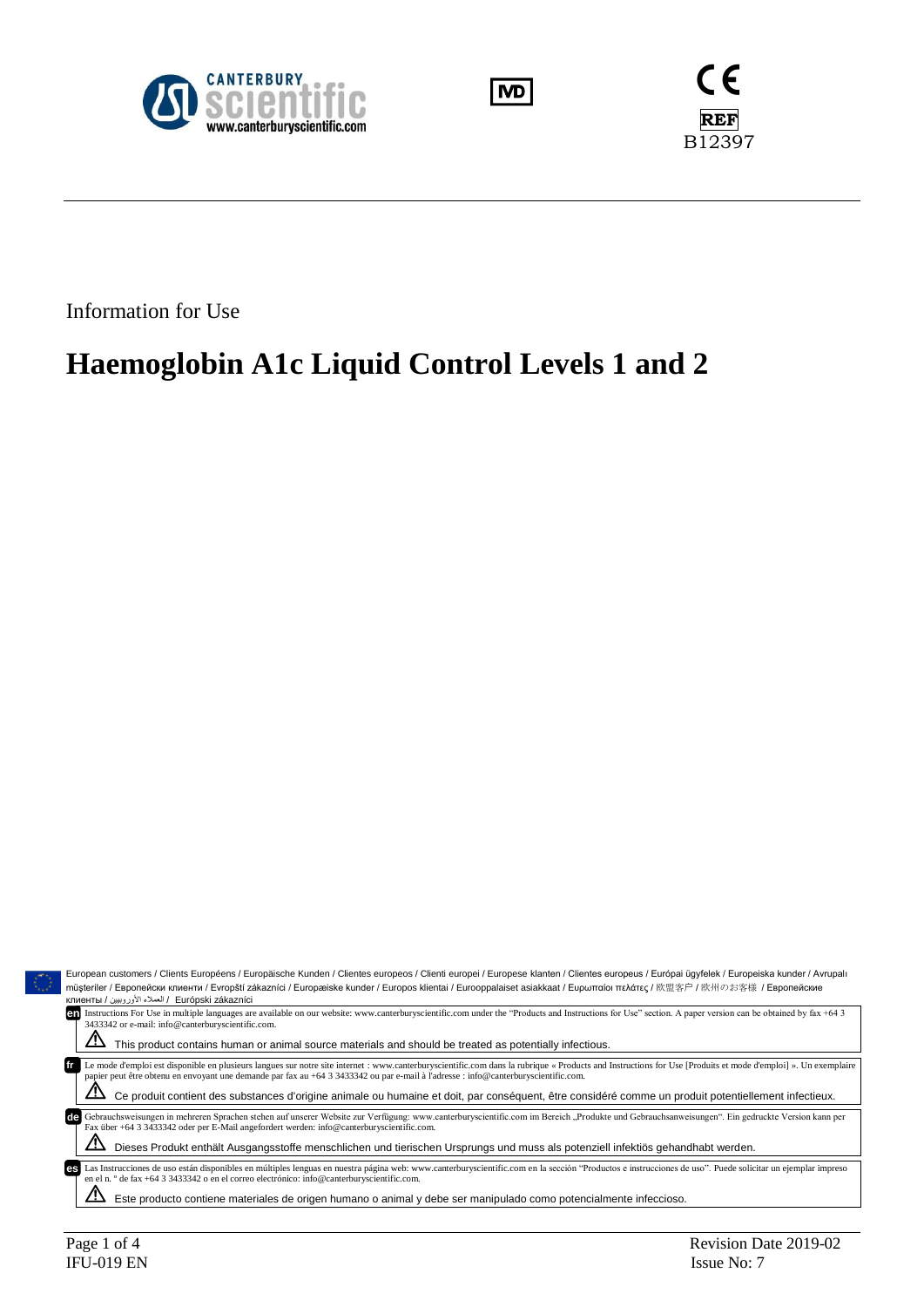|    | Sul nostro sito Web sono disponibili le istruzioni per l'uso in varie lingue: www.canterburyscientific.com nella sezione "Products and Instructions for Use" (Prodotti e istruzioni per l'uso).<br>E possibile ricevere una versione cartacea inviando un fax al numero +64 3 3433342 o scrivendo un'e-mail all'indirizzo: info@canterburyscientific.com.         |
|----|-------------------------------------------------------------------------------------------------------------------------------------------------------------------------------------------------------------------------------------------------------------------------------------------------------------------------------------------------------------------|
|    | Questo prodotto contiene materiali di origine umana o animale e deve essere trattato come potenzialmente infettivo.                                                                                                                                                                                                                                               |
| mı | Op onze website is de gebruiksaanwijzing in meerdere talen beschikbaar: zie www.canterburyscientific.com onder het gedeelte "Producten en gebruiksaanwijzingen". Gedrukte versies kunnen worden<br>aangevraagd via fax +64 3 3433342 of e-mail: info@canterburyscientific.com.                                                                                    |
|    | Dit product bevat materialen van menselijke en dierlijke oorsprong en moet worden behandeld als mogelijk infectieus.                                                                                                                                                                                                                                              |
|    | No nosso site da internet, poderá encontrar Instruções de Utilização em várias línguas: www.canterburyscientific.com na secção "Produtos e Instruções de Utilização". Poderá obter uma versão em papel pelo<br>fax +64 3 3433342 ou e_mail: info@canterburyscientific.com.                                                                                        |
|    | Este produto contém materiais de origem humana ou animal e deve ser considerado como potencialmente infeccioso.                                                                                                                                                                                                                                                   |
|    | A Használati utasítás több nyelven elérhető honlapunkon a www.canterburyscientific.com címen, a "Products and Instructions for Use" (Termékek és Használati utasítások) című részben.<br>A nyomtatott verzió fax (+64 3 3433342) vagy e-mail (info@canterburyscientific.com) útján szerezhető be.                                                                 |
|    | Ez a termék emberi, illetve állati forrásból származó anyagokat tartalmaz, és potenciálisan fertőző anyagként kell kezelni.                                                                                                                                                                                                                                       |
|    | Bruksanvisning på flera språk finns på vår hemsida: www.canterburyscientific.com under avsnittet "Produkter och bruksanvisningar". En pappersversion kan erhållas via fax +64 3 3433342 eller e--post:<br>info@canterburyscientific.com.                                                                                                                          |
|    | Denna produkt innehåller material av humant eller djurursprung och ska behandlas som potentiellt smittsam.                                                                                                                                                                                                                                                        |
| tu | Birçok dilde Kullanım Talimatları Web sitemizde mevcuttur: "Products and Instructions for Use" (Urünler ve Kullanım Talimatları) bölümü altında www.canterburyscientific.com adresinde. Basılı sürüm<br>faks $+64$ 3 3433342 veya e-posta ile sağlanabilir: info@canterburyscientific.com.                                                                        |
|    | Bu ürün insan veya hayvan kaynaklı materyaller içermektedir ve potansiyel olarak bulaşıcı olduğu düşünülerek işlem yapılmalıdır.                                                                                                                                                                                                                                  |
|    | Инструкциите за употреба на различни езици можете да намерите на нашия уебсайт: www.canterburyscientific.com в раздел "Products and Instructions for Use" ("Продукти и инструкции за<br>употреба"). Можете да се сдобиете с техния хартиен вариант чрез факс +64 3 3433342 или на имейл: info@canterburyscientific.com.                                           |
|    | Този продукт съдържа материали от човешки или животински произход и следва да се третира като потенциално зара̀зен.                                                                                                                                                                                                                                               |
|    | Návod k použití v několika jazycích je k dispozici na našich webových stránkách: www.canterburyscientific.com v části "Výrobky a návod k použití". Tištěnou verzi lze získat faxem<br>+64 3 3433342 nebo e--mailem: info@canterburyscientific.com.                                                                                                                |
|    | Tento výrobek obsahuje lidské nebo zvířecí zdrojové materiály a musí tedy být považován jako potenciálně infekční.                                                                                                                                                                                                                                                |
|    | EEI Brugsanvisninger er tilgængelige på flere sprog på vores website: www.canterburyscientific.com i sektionen "Products and Instructions for Use". En trykt udgave kan fås via fax ved henvendelse på tlf. +64 3<br>3433342 eller e-mail: info@canterburyscientific.com.                                                                                         |
|    | Dette produkt indeholder humane eller animalske kildematerialer og skal behandles som potentielt infektiøst.                                                                                                                                                                                                                                                      |
|    | Naudojimo instrukcijas keliomis kalbomis galima rasti mūsų interneto svetainėje www.canterburyscientific.com, skyriuje "Produktai ir naudojimo instrukcijos". Popierinę versiją galima gauti faksu +64 3                                                                                                                                                          |
|    | 3433342 arba el. paštu info@canterburyscientific.com.<br>Sio produkto sudėtyje yra žmogaus ir gyvūnų kilmės medžiagų, todėl jį reikia laikyti potencialiai infekciniu.                                                                                                                                                                                            |
| ft | Sivustoltamme löytyy käyttöohjeet useilla eri kielillä: www.canterburyscientific.com, osa "Tuotteet ja käyttöohjeet". Voit hankkia tulostetun version faksaamalla numeroon +64 3 3433342 tai lähettämällä                                                                                                                                                         |
|    | sähköpostia osoitteeseen: info@canterburyscientific.com.<br>Tämä tuote sisältää ihmis- tai eläinperäisiä lähdemateriaaleja ja sitä on käsiteltävä mahdollisen tartuntavaaran aiheuttavana tuotteena.                                                                                                                                                              |
| el | Οδηγίες χρήσης σε διάφορες γλώσσες είναι διαθέσιμες στον δικτυακό τόπο μας: www.canterburyscientific.com στην ενότητα «Προϊόντα και οδηγίες χρήσης». Έντυπη μορφή μπορεί να ληφθεί μέσω φαξ<br>+64 3 3433342 ή e--mail: info@canterburyscientific.com.                                                                                                            |
|    | Αυτό το προϊόν περιέχει υλικά ανθρώπινης ή ζωικής προέλευσης και πρέπει να αντιμετωπίζεται ως δυνητικά μολυσματικό.                                                                                                                                                                                                                                               |
|    | Other customers / Autres clients / Andere Kunden / Otros clients / Altri clienti / Overige klanten / Outros clients / Más ügyfelek / Andra kunder / Diğer müşteriler / Други клиенти / Ostatní<br>zákazníci / Andre kunder / Kiti klientai / Muut asiakkaat / Άλλοι πελάτες / 其他客户 / その他の地域のお客様 / Прочие клиенты /                                                |
|    | 在本公司网站上提供多种语言版本的《产品使用说明书》,网址 www.canterburyscientific.com;在网站首页的"Products and Instructions for Use"(产品与使用说明书)                                                                                                                                                                                                                                                     |
|    | 部分,可找到这些文档。纸质印刷版本可发传真至+64 3 3433342 或发送电子邮件至 info@canterburyscientific.com                                                                                                                                                                                                                                                                                        |
|    | $\Delta$<br>本产品含有人或动物来源的材料,应作为潜在传染性材料对待。                                                                                                                                                                                                                                                                                                                          |
|    | 他言語版の「ご使用上の注意」を当社ウェブサイト (www.canterburyscientific.com) の「Products and Instructions for Use」セクションで入手できます。印刷版はファ<br>ックス(+6433433342)又は電子メール(info@canterburyscientific.com)で入手できます。                                                                                                                                                                                  |
|    | <u>/ \</u><br>本製品にはヒト又は動物由来の原料が含まれているため、感染症の可能性があるものとしてお取り扱いください。                                                                                                                                                                                                                                                                                                 |
|    | Инструкции по эксплуатации на разных языках имеются на нашем интернет-сайте: www.canterburyscientific.com в разделе Products and Instructions for Use (Продукция и инструкции по<br>эксплуатации). Бумажную версию можно получить по факсу: +64 3 3433342 или электронной почте: info@canterburyscientific.com.                                                   |
|    | <u>/I</u><br>Данный препарат содержит материалы человеческого или животного происхождения и должен рассматриваться как потенциально                                                                                                                                                                                                                               |
| ar | инфицированный.<br>تتوفر إرشادات الاستخدام بعدة لغات على موقعنا على ويب: www.canterburyscientific.com قسم "العنتجات وإرشادات الاستخدام". يمكن الحصول على نسخة ورقية بالفاكس على رقم +66 3433342 أو بالبريد الإلكتروني:                                                                                                                                            |
|    | .info@canterburyscientific.com                                                                                                                                                                                                                                                                                                                                    |
|    | يحتوي هذا المنتج على مواد ذات مصدر بشري أو حيواني ويجب التعامل معها على أنها من المحتمل أن تكون معدية.                                                                                                                                                                                                                                                            |
|    | 11 Upute za uporabu na raznim jezicima dostupne su na našoj web stranici: www.canterburyscientific.com pod odjeljkom "Proizvodi i upute za upotrebu". Papirnata se verzija može dobiti telefaksom na broj<br>+64 3 3433342 ili e-poštom: info@canterburyscientific.com.                                                                                           |
|    | Ovaj proizvod sadrži ljudski ili životinjski izvor materijala i treba biti tretiran kao potencijalno zarazan.                                                                                                                                                                                                                                                     |
|    | SA Pokyny na použitie v rôznych jazykoch sú dostupné na našej webovej stránke: www.canterburyscientific.com v časti "Produkty a pokyny na použitie". Papierovú verziu je možné získať faxom na čísle +64<br>3 3433342 alebo e-mailom: info@canterburyscientific.com.                                                                                              |
|    | Tento produkt obsahuje materiály ľudského alebo zvieracieho pôvodu a malo by sa s ním zaobchádzať ako s potenciálne infekčným materiálom.                                                                                                                                                                                                                         |
|    | Instructiuni de utilizare în mai multe limbi sunt disponibile pe site-ul nostru: www.canterburyscientific.com la sectiunea "Products and Instructions for Use" (Produse și instructiuni de utilizare). Se poate<br>ro<br>obține o versiune tipărită prin trimiterea unui fax la numărul +64 3 3433342 sau a unui e-mail la adresa: info@canterburyscientific.com. |
|    | Acest produs contine materiale sursă umane sau animale și trebuie tratat ca fiind un produs potențial infecțios.                                                                                                                                                                                                                                                  |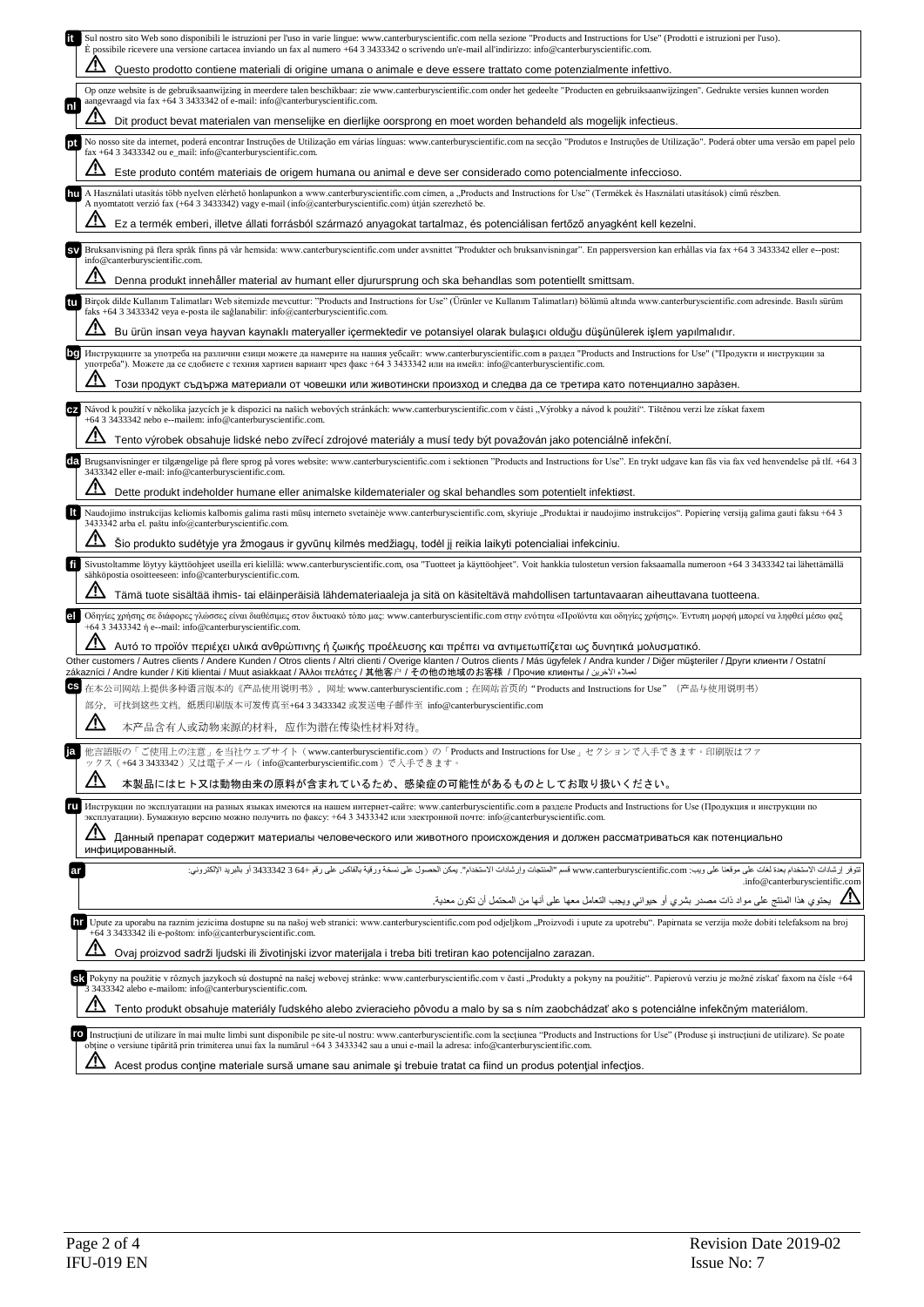## **Description and Intended Use**

The extendSURE™ Haemoglobin A1c liquid controls CONTROL are prepared from human blood and contain normal haemoglobin, preservatives and stabilizers. The controls are formulated to give enhanced stability.

The Level 2 control is produced by a process of controlled *in vitro* glycation of non-diabetic blood.

The controls are designed for use as quality control materials to monitor the accuracy and precision of laboratory testing procedures for HbA1c quantitation for the following assay types: ion exchange HPLC, immunoassay and enzymatic procedures.  $\Box$  For specific application in a particular assay refer to the analyser's operating manual. The control is not to be used as a calibrator.

Good laboratory practice dictates that a quality control program be established in all laboratories. This program consists of the routine assay of these controls by trained laboratory personnel and evaluation of the documented results against laboratory acceptable limits. If results are outside these limits re-run the control and investigate method parameters, environmental factors and techniques. If after re-running the control the result(s) continues to remain outside the acceptable limits, contact the manufacturer of the control for further control interpretation assistance.

Further good laboratory practice dictates that control samples and results be quarantined from patient samples and results.

#### **Clinical Application of Haemoglobin A1c Measurement**

The measurement of HbA1c is especially useful in the diabetic patient. Blood glucose levels fluctuate widely and instantaneous blood glucose testing does not reflect the averaged situation. The formation of HbA1c occurs slowly (about 0.05%/day) and continuously during the 120-day lifetime of the red cell. The measurement of HbA1c is useful to physicians as a long-term integral of blood glucose concentration and thus as a measure of the degree of control or self-management by the diabetic patient. However, each laboratory should determine a reference interval that corresponds to the characteristics of the population being tested. Each percentage point increase in HbA1c level corresponds to an increase in average blood glucose level of about 30 mg/dL or 1.7 mmol/L. As a general rule HbA1c levels above 10% represent poor diabetic control, whereas values between 6.5% and 7.5% are indicative of good control.

## **Kit Contents**

**REF** B12397

#### **Description:**

- 12 vials of extendSURE™ Haemoglobin A1c liquid control Level 1 of 1.0 mL fill.
- 12 vials of extendSURE<sup>TM</sup> Haemoglobin A1c liquid control Level 2 of 1.0 mL fill.
- 1 Information Sheet.

• 3 Lot Specific Value Assignment Cards

## **Precautions**/**Warnings**

## **WARNING**



# F **Potentially Biohazardous Material**

Human red cells were used as a source material in the manufacture of the controls. Each unit was obtained from blood donors and tested by FDA accepted methods and found non reactive for Hepatitis B surface antigen, Anti-HCV, Anti-HIV 1 & 2 and Syphilis. No test method can offer complete assurance that the control containing human sourced materials will be absent of these and other infectious agents. Good laboratory practice dictates that all human source material should be considered potentially infectious and be handled with the same precautions used with patient specimens.

## **CAUTION**

- **Please READ through this INFORMATION SHEET before using the control materials.**
- **FOR** *IN VITRO* **DIAGNOSTIC IVD USE.**
- **SAFETY CLOTHING (glasses, gloves and laboratory coat) are RECOMMENDED when using these controls***.*
- **Discarded or spilt controls should be treated and disposed of as directed by your laboratory safety guidelines or by local ordinance.**
- **This PRODUCT CONTAINS a small amount of POTASSIUM CYANIDE. DO NOT INGEST.**
- **DO NOT USE CONTROLS BEYOND USE BY DATE and only use one control lot at a time.**
- **If there is evidence of MICROBIAL CONTAMINATION or BROWN DISCOLORATION or PRECIPITATION in the controls, discard the vial.**

## **Storage and Handling**

## l**Unopened**

The extendSURE<sup>TM</sup> Haemoglobin A1c liquid unopened control vials should be stored in an upright position at  $2-8^{\circ}$ C. Controls can be used until the last day of the use by month  $\leq$  shown on the bottle and is stable for 30 months from the date of manufacture.

## l **Opened**

The extendSURETM Haemoglobin A1c liquid opened control vials should be stored in an upright position at 2-8°C. Once the controls are opened; they can be used for 30 days when stored tightly capped. The controls should not be frozen and thawed.

## **Control Procedure**

The extendSURETM Haemoglobin A1c liquid controls are ready for use and should be treated in the same manner as unknown patient specimens and run in accordance with the manufacturer's instructions accompanying the respective instrument/method. The controls exhibit column elution profiles comparable to patient whole blood haemolysates.